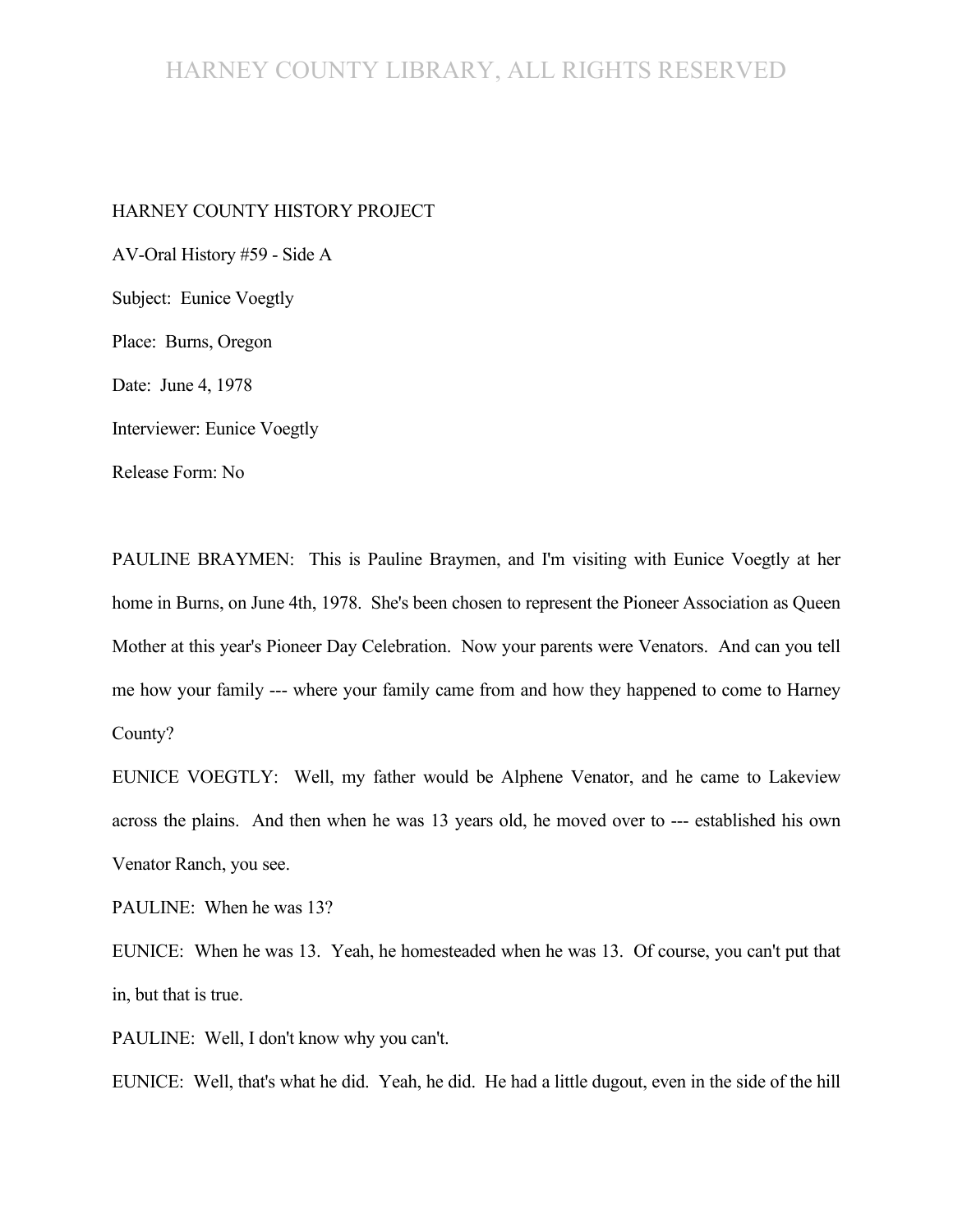there, when he first came there.

PAULINE: And this is out at Crane?

EUNICE: Dead Man Creek.

PAULINE: Dead Man Creek.

EUNICE: It says Crane Creek, but it's actually Dead Man Creek.

PAULINE: Did you ever hear anyone say how Crane Creek got its name?

EUNICE: No, I don't know.

PAULINE: While we're on that subject --- I've asked everyone that's come from that area out there if they know, and no one seems to really know about it.

EUNICE: No, I don't. The South Fork of the Malheur, see Dead Man Creek --- now it's facing this way, comes down this way, and then the Malheur River, the South Fork of the Malheur goes through here. You ought to see that ranch sometime; it's a gorgeous place.

PAULINE: I've been there once for --- on a grass tour, I think.

EUNICE: That must have been when Francis was there. Yeah, see ... But that wasn't a very pretty ranch then, moles, you know, and things just ruined that ranch for one whole year.

PAULINE: Yes, that was about the time when, part of the reason for going there was to see that, and what they were gong to do about it.

EUNICE: And the next year, the place was better, whatever it was that stirred the roots up, you know.

PAULINE: He homesteaded there then in 1884, and ---

EUNICE: Yes, I think that's right. Yeah, because I wrote it down it's in his thing right here. Let's see; let's see, well it just doesn't say. It tells how long he had the Venator Ranch, but I don't suppose that would want to go --- that's 68 years it says. Then he turned it over, you see, to his sons.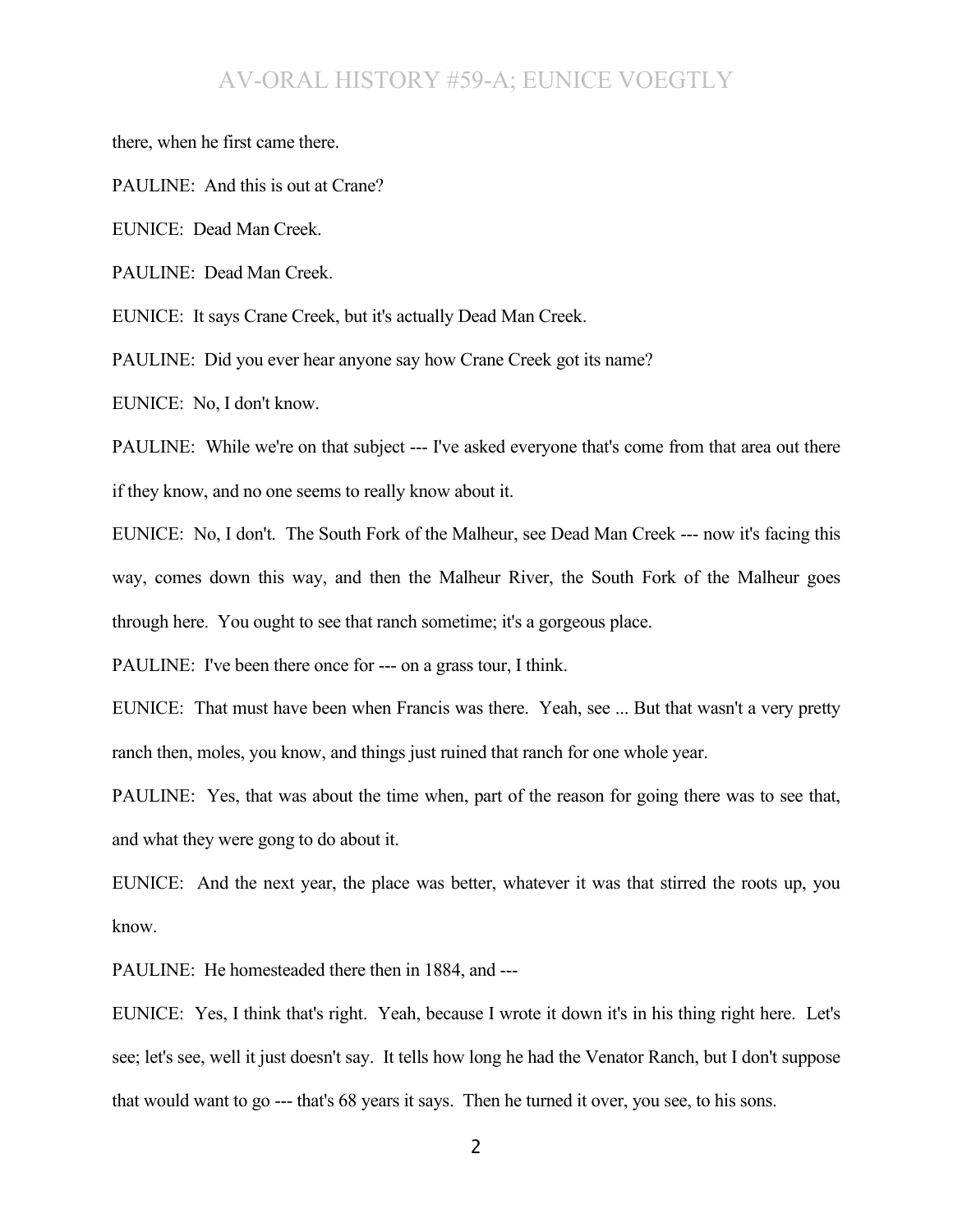PAULINE: Then you were born in Burns?

EUNICE: Uh huh. Right up here in the old Vickers house, upstairs.

PAULINE: Who was your mother?

EUNICE: Luella, well she died, you see, when I was only nine, let's see, eleven months old. Luella McDonald, her name was, but I --- my real mother was Josephine.

PAULINE: Your father remarried?

EUNICE: Uh huh. Because I would naturally have never have known my own mother.

PAULINE: And you were born on May 10, 1898.

EUNICE: '98.

PAULINE: Did you grow up then on the Venator Ranch, or did you grow up here in Burns?

EUNICE: No, I went to grade school at the Venator Ranch, which was a school between there and Charlie Peterson's. You know, in between, three miles each side. And then I went, in high school I went three years to Lakeview. My dad took me, and then the last year I went to finish high school here in Burns.

PAULINE: Were there very many children in the grade school at Venator?

EUNICE: Let's see, three, six --- there was usually about eight. Uh huh. Later we had one Basco, you know, Johnny --- I started to say Madariaga, yeah. You see they finished high, graduated from the eighth grades there. Imagine that. But I wouldn't, no, don't put that in.

PAULINE: Can you remember some of the other names of some of the other children that went to school with you?

EUNICE: Oh yes. Nettie Peterson, and Edna Peterson, Jack Peterson, and Paul Peterson, four of them. We all finished grade school. And then we had, my first teacher was Hattie Bartlett, and you know Hattie. She was sweet sixteen, I can remember. Now you see, I never would have thought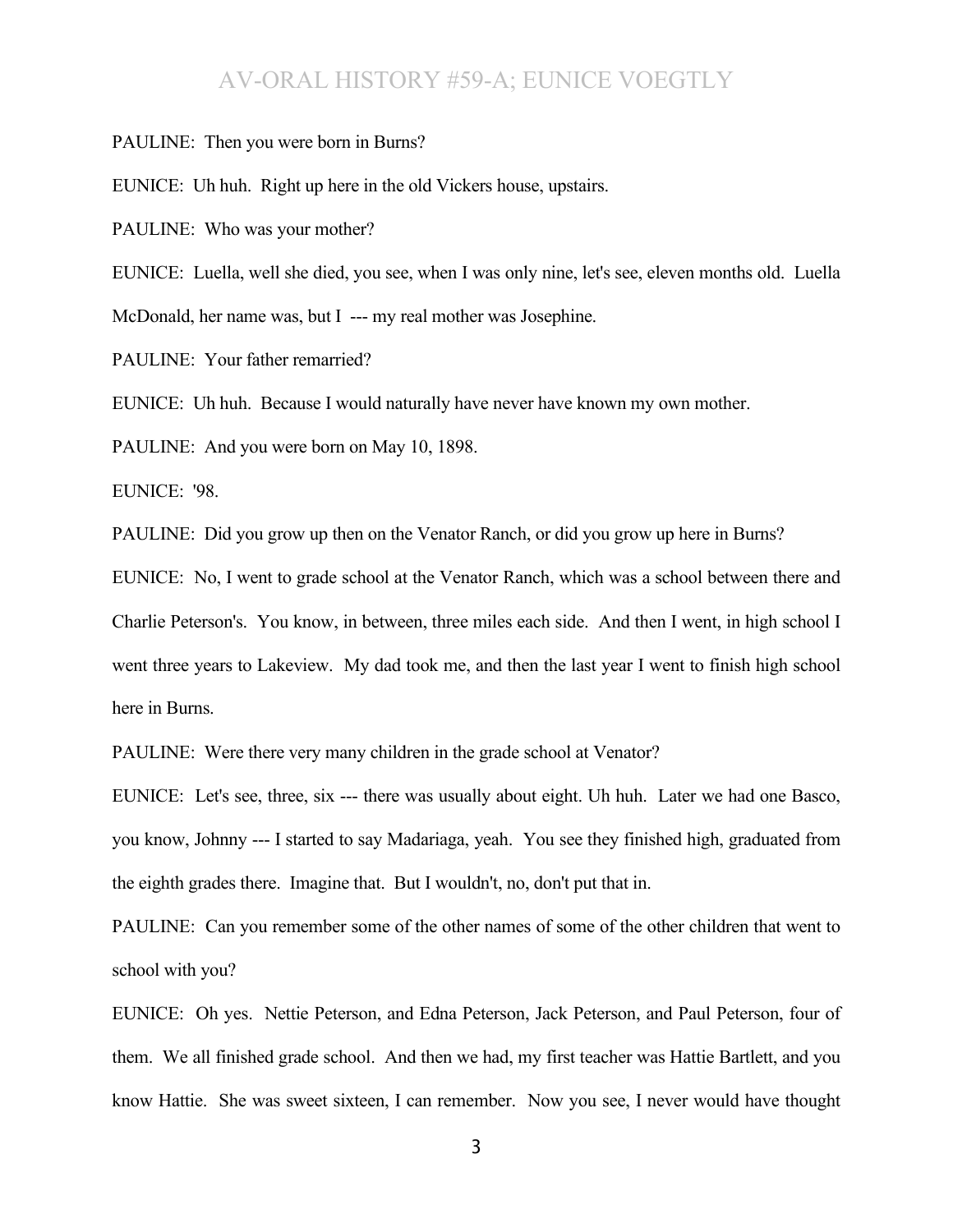about those things.

PAULINE: Did you walk to school, or did you ride to school?

EUNICE: We usually rode. We walked sometimes, each way, but most of the time we rode.

PAULINE: What kind of a horse did you have to ride?

EUNICE: Oh, I had a big pacer, and he was a beauty too, Teddy. And then I had a little gray mare for quite a number of years. And when Dad took me to Lakeview, we had to use a buggy, you know. And I had a pinto horse, and he followed, and we took him to Lakeview, and I kept him there until after I left high school. My aunt gave him to someone, you know, another family. So, you see, I'm a horsewoman, definitely. Then I lived seven years in Alberson, you see, my husband and I. And we had horses and things like that, so I'm definitely a rancher. Wouldn't mind being one yet. PAULINE: It's a pretty good life, all right.

EUNICE: Uh huh. But I lived there steady for 14 years, you see, at the Venator Ranch.

PAULINE: You were 14 when you went to Lakeview?

EUNICE: Yes, uh huh.

PAULINE: And you stayed with your aunt?

EUNICE: Yes, Aunt Rose. She was a teacher out here. I noticed

--- Mrs. Richardson, she's a past --- at Crane, you know. She said that her first teacher was here on the Island Ranch, and that was my Aunt Rose.

PAULINE: What was her last name?

EUNICE: Vanderpool.

PAULINE: Vanderpool. Now I have heard that name. That's probably where I heard it.

EUNICE: Probably. Because she had it that little history. I remember ---

PAULINE: Okay. And you married Nick Voegtly in 1916. How did you happen to meet him?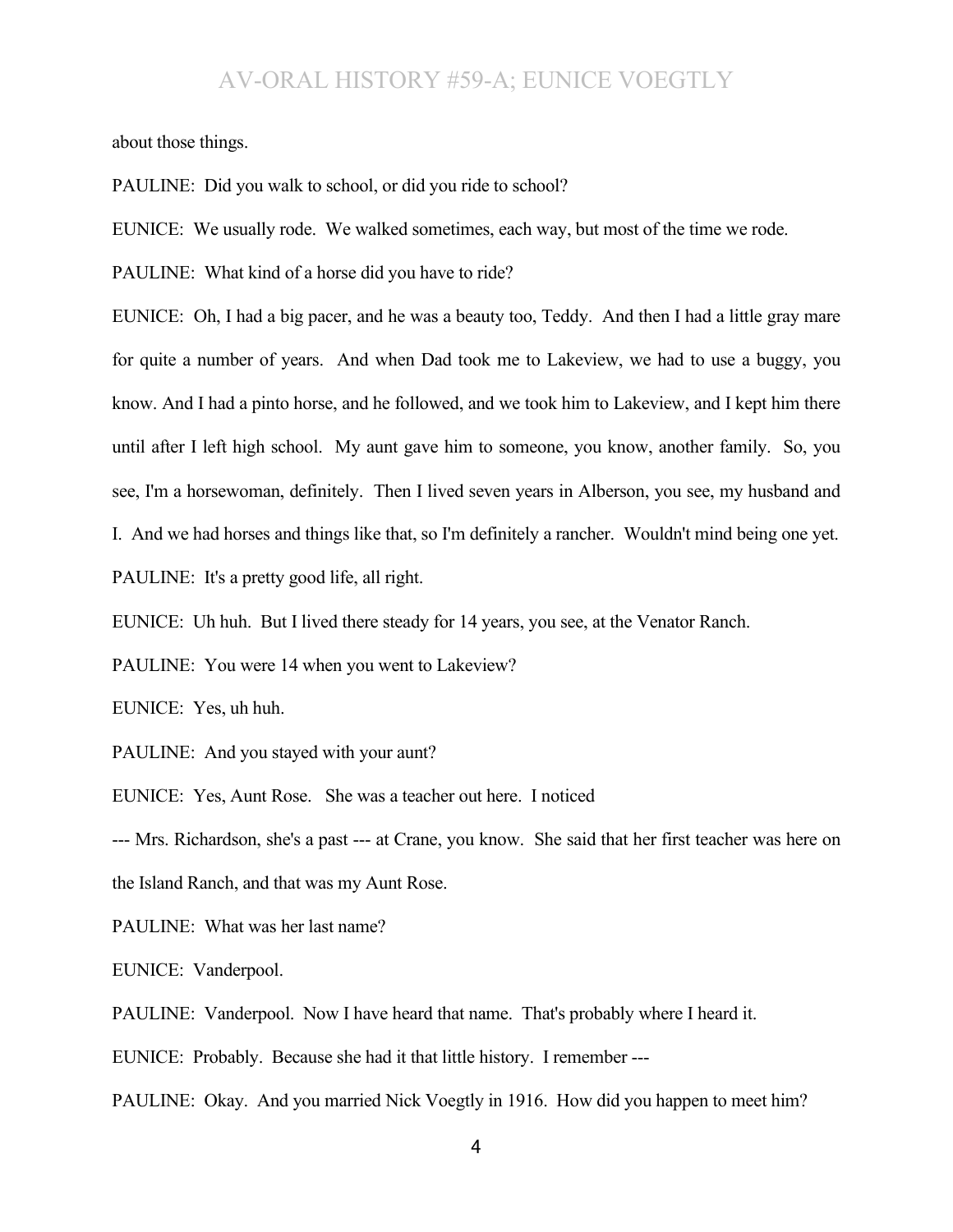EUNICE: Well at the Three P Ball, and he'd, he'd finished high school, he graduated in 1914. And he'd gone to Portland and was working there. He came back and went to the Three P Ball, and Don Hotchkiss brought him over and introduced him, and that was it!

PAULINE: Were you married in Burns?

EUNICE: No, married in Vale.

PAULINE: Married in Vale.

EUNICE: My dad went with us, and he went on to Mexico to help out with a brother that he had. He had to take some cattle down there, and one thing and another. And he stayed in, stood up for us when we was married in Vale.

PAULINE: And then you homesteaded or ranched at Alberson?

EUNICE: No, I stayed there over the winter, while Dad was gone, so someone would take care of the ranch, you see. So, Nick and I stayed there. And then when he came home, he had a little, a store at Alberson. It's out just this side of Andrews, about 60 miles this side of --- Maybe, you know where the Juniper Ranch is, used to be there? Dad gave that to us, and so we came in and we ran it for about seven years. And then the sheep, you know, got bad. The cattle, they just simply didn't go, and there was so much drought. It was in that second war, you know. So, we sold the place, I think for \$500, or something like that.

PAULINE: Oh, my goodness.

EUNICE: And we, then we came to Burns, and he got into his plumbing trade here.

PAULINE: He was a plumber?

EUNICE: After he came here, yes. He learned his trade here. Yes, he was a plumber here for a good many years.

PAULINE: I don't remember him. He's been gone for a long, long time, hasn't he?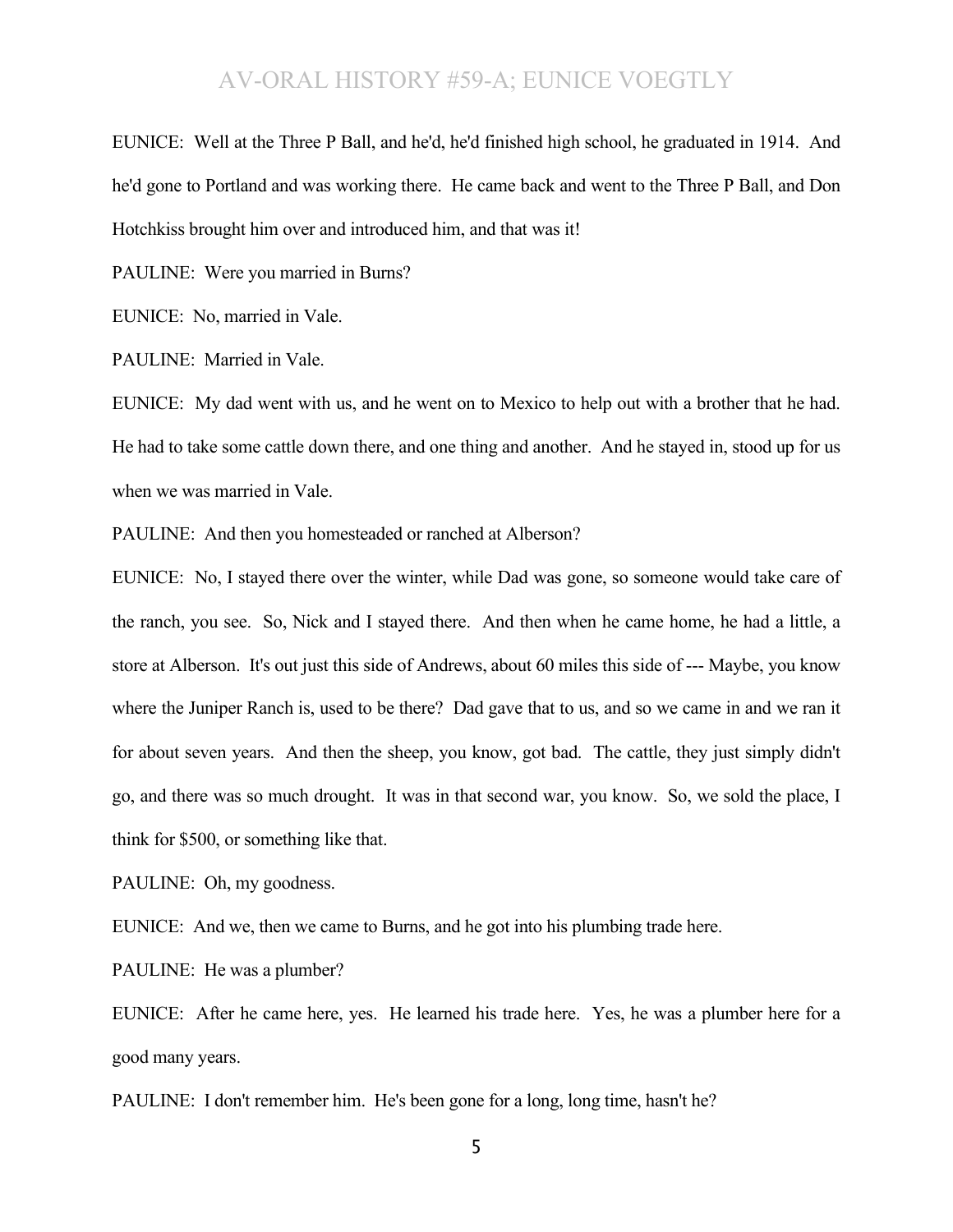EUNICE: He's been only gone twelve years.

#### PAULINE: Is that all?

EUNICE: Well of course, that's --- I don't have any good pictures of him though, not a one. The only one I've got of him; you must know him. I think you do. This was his high school picture, and this was him, here. So, you see, I just --- Oh, I've got some, oh a lot of pictures of ... and stuff like that. Well, you know, he got cancer and we just hated to get a picture taken of him, and so I just never did.

PAULINE: He was a handsome man.

EUNICE: He was a good looking --- Well, you know Allan, he looked like him, only he wasn't quite as bald as Allan is.

PAULINE: Well, I guess, I've known you all my life, and seen you at the store and at church. And I didn't ---

EUNICE: Well, he never came to church very much. He wasn't much of a --- He was a Christian man, I'm sure, but he wasn't much, you know, he'd come once in awhile.

PAULINE: Well, my impression of you, of course, is to buy candy at the dime store. That's really my first memory of you.

EUNICE: Sure. I remember, I told Ed Eberly, I said, "You know, I'm just an awfully honest woman." I said, "But you know, once in awhile I helped myself to a piece of candy." And of course, I put a lot of weight on too.

PAULINE: That would have been a great temptation.

EUNICE: Oh yeah. But you get --- after awhile I got so I didn't get tempted at all then. Ed was a wonderful man, though. He was awful nice.

PAULINE: So, you worked at the dime store for ---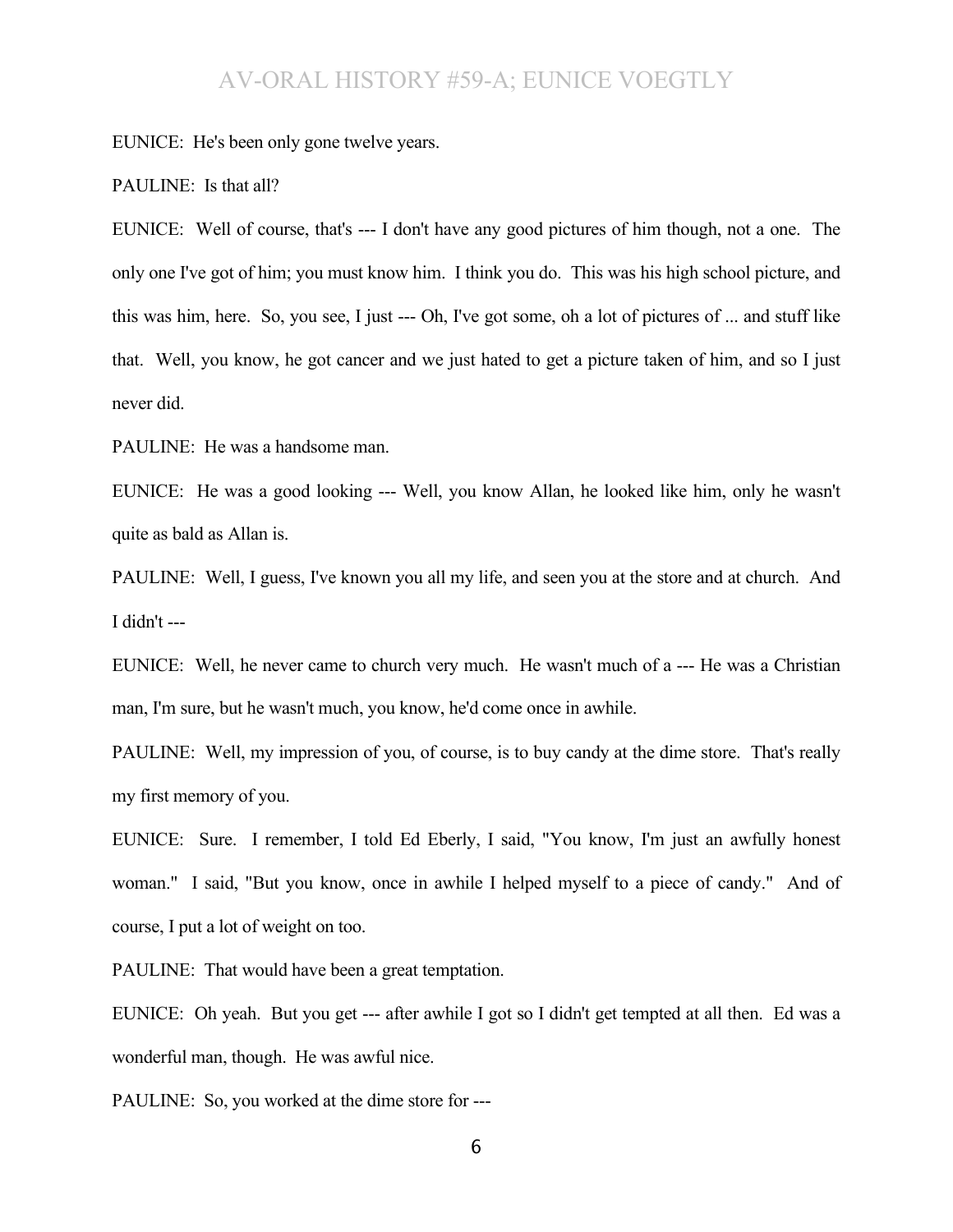EUNICE: 23 years.

PAULINE: For 23 years for Ed Eberly. And ---

EUNICE: And then I owned the Pink and Blue.

PAULINE: Owned the Pink and Blue. Boy, I have a lot of good memories from the Pink and Blue too.

EUNICE: Yeah. I'm sorry, kind of afterward, but I said when I was 70, I was going to sell it, you now, and so I did. Caroline, she'd been wanting it for a long time, and she kept pushing me, and I probably wouldn't have sold quite as quick as I did. Then she didn't keep it very long. It was a lovely little store. I made good money off of it too, you know. I liked it. When I came in there though, there just wasn't hardly anything in it, you know. I bought fixtures and fixed it all up nice. And it was --- but Ruthie has a nice store, Ruthie. She has the same brands and everything that I had. Everything's a little higher, but why not? Everything is higher.

PAULINE: Oh, everything is higher.

EUNICE: Yeah.

PAULINE: Allan had a sick calf yesterday, and we used the last of the mineral oil, a gallon of mineral oil that I'd bought, oh probably 15 years ago. Just to have on hand for that kind of an emergency. And so, I'd come back to town to get another gallon to replace it. It cost \$4.15 when I bought it, probably about 15 years ago, and it cost me \$11.25 for a gallon yesterday.

EUNICE: Can you beat it? Yeah, yeah.

PAULINE: Three times as much.

EUNICE: Yeah, yeah, that sounds very typical.

PAULINE: Well, let's get into the record here, the story about your grandfather who ---

EUNICE: Oh, well I went and left the thing out ... Well, that was Jezreal --- Oh, let's see, it's right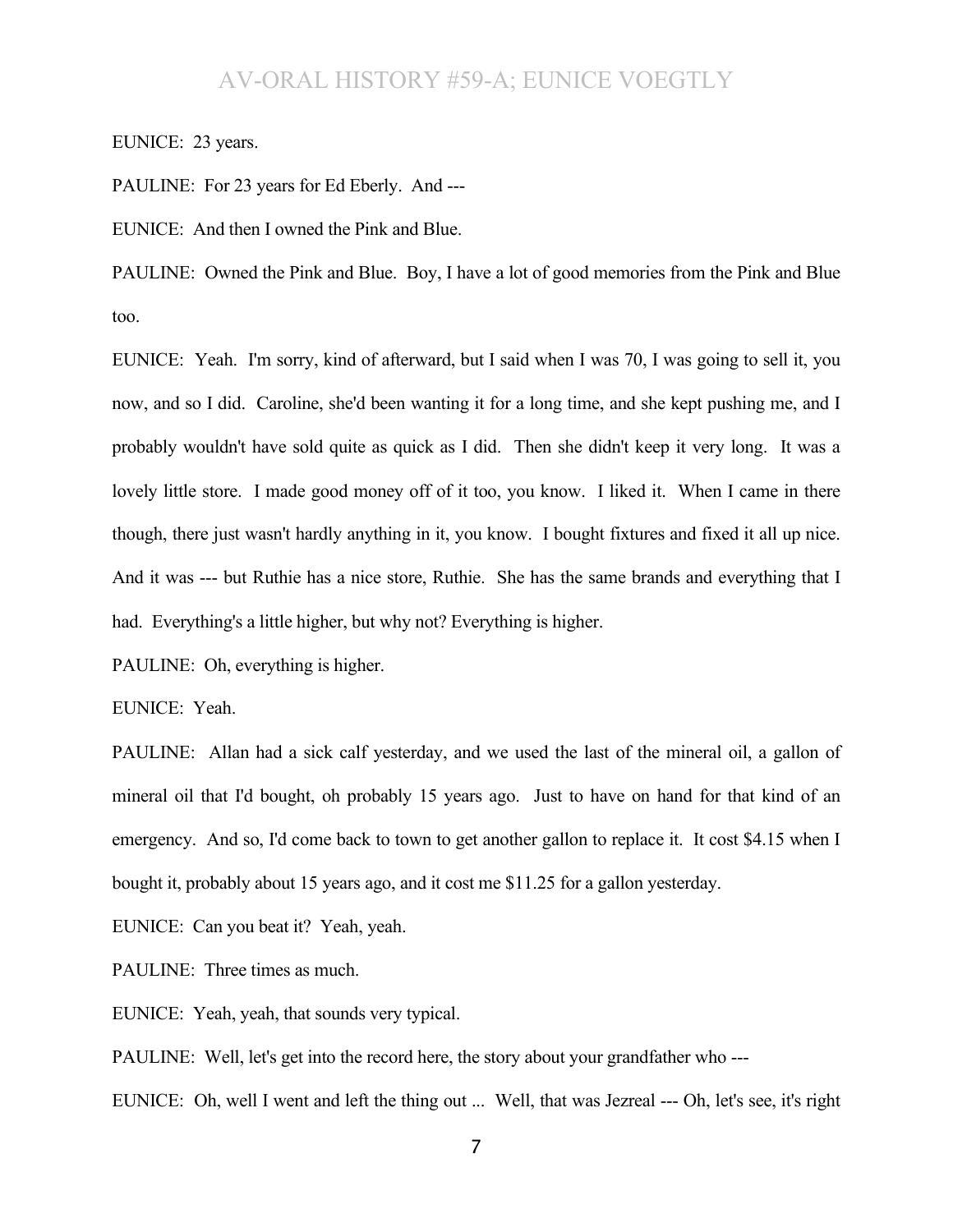in here. Yeah, here it is. Well now do you want that?

PAULINE: Do you just want to read that clipping?

EUNICE: Okay. Maybe I'd better say Jezreal Venator. It just says Venator came west. How would I put it?

PAULINE: I think that; let's get his name in. Jezreal?

EUNICE: Uh huh, J E Z R E A L Venator came west along the Oregon Trail in 1852. Fought in the Rogue River Indian War and moved to property just south of Lakeview. And they did, they owned a big ranch there for a long time. They still had it when I lived there. In August of 1881, he set out for a trip to Harney County to buy horses, but his horse bolted and Venator died of thirst. He died in the area of Venator Canyon, which was named for him. I clipped that out one time from the "Oregon Journal", so that's it. And there's nothing, I suppose, in there about my brothers. There's no point in putting them in. I had a sister and two brothers.

PAULINE: Well, I think we really should mention them.

EUNICE: Well, Francis was Grassman of the Year in 1955. And Stanley, well let's see. Well, they both got married, and Stanley moved to Portland, and he worked in the shipyards for a long time there. He's lived in Portland for, oh I don't know, 35 or 40 years.

PAULINE: And then your sister was?

EUNICE: Helene, but she died when she was 14.

PAULINE: And Francis and Stanley are both deceased now also?

EUNICE: No, Stanley lives in Portland.

PAULINE: Stanley still lives in Portland.

EUNICE: Stanley and Bessie Hansen, you probably knew Butch Hansen.

PAULINE: Okay, yeah.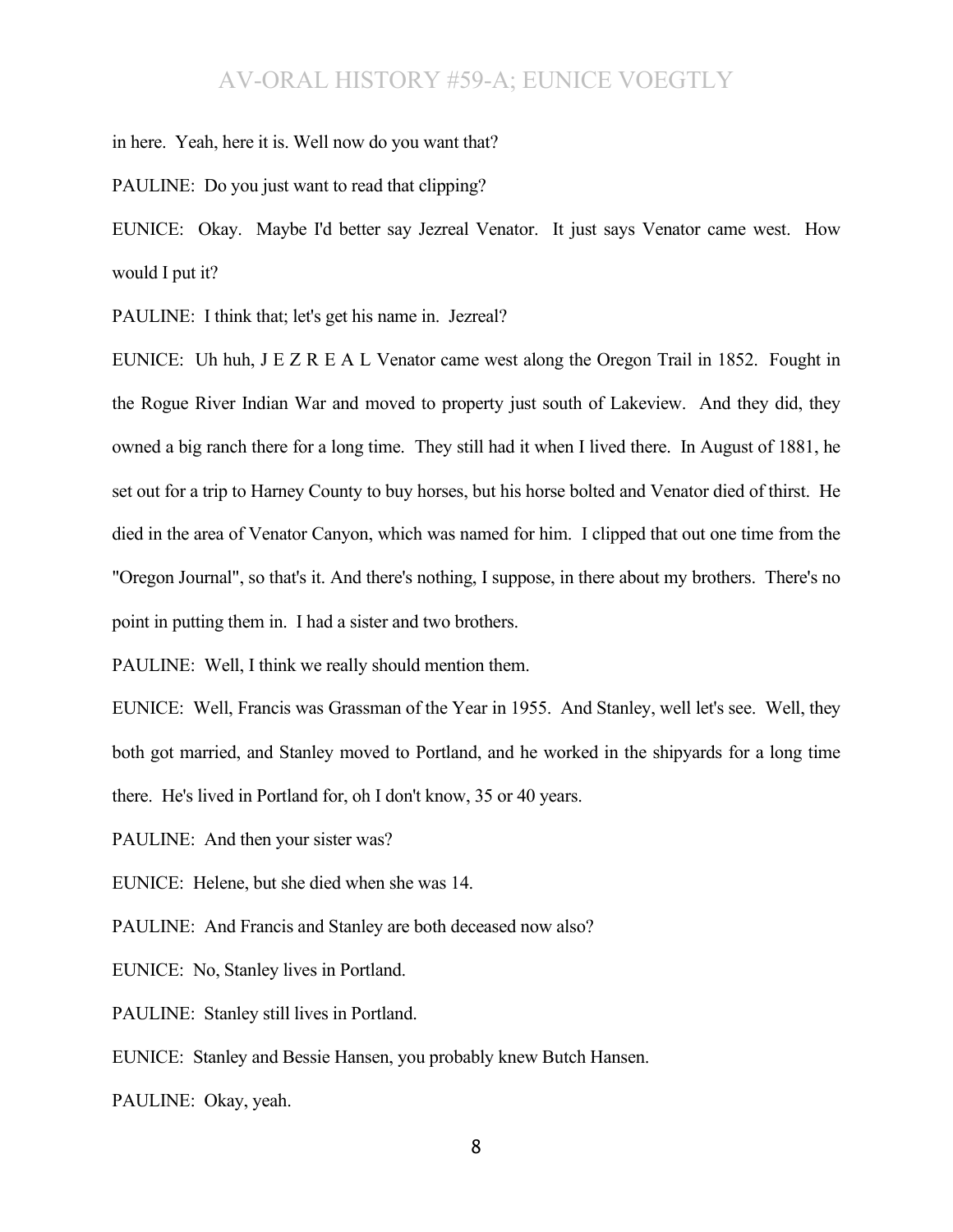EUNICE: And then his sister-in-law, you see, was Henrietta, that was Francis' wife. She owns the ranch now. Takes awful good care of it too.

PAULINE: Okay.

EUNICE: And the only other relatives then, I would have would be Stanley's children. Bob Venator, he lives in Anchorage. And the other girl, Judy Glazier lives in Michigan. Can't think of the names, some kind of a valley name. And then I do have a nephew by adoption, you see, and that's Billy Quier, here. Billy Venator Quier if you want to put it in that way. But he is Billy Quier; he changed his name after Francis died. But he's legally my nephew, and he's very much my nephew. We like each other so much.

PAULINE: I don't really know him very well.

EUNICE: A nice young man though, isn't he?

PAULINE: From what I've seen of him he's a very nice young man.

EUNICE: Yes, he is. And that's all the relatives I've got, except for a few cousins.

PAULINE: Okay, and you've been active in Pioneer Presbyterian Church.

EUNICE: Uh huh, yes, I have. And I'm past matron in Eastern Star.

PAULINE: Past matron.

EUNICE: Past president of the Mother's Club too, if you want to add it, but you're going to run into a lot of stuff.

PAULINE: Yes, we want that. Are there any other? You enjoy the Senior Citizens now, but are there any other organizations that you belong to, and have been active in?

EUNICE: No, I was with the Business Women's Club for a long time, but I just quit it, because I'm not a member any longer. That's about all the organizations. And I'll tell you, I do like that Senior Citizens, it's a marvelous place. I eat over there twice a week, and I play cards. And it's so; just

9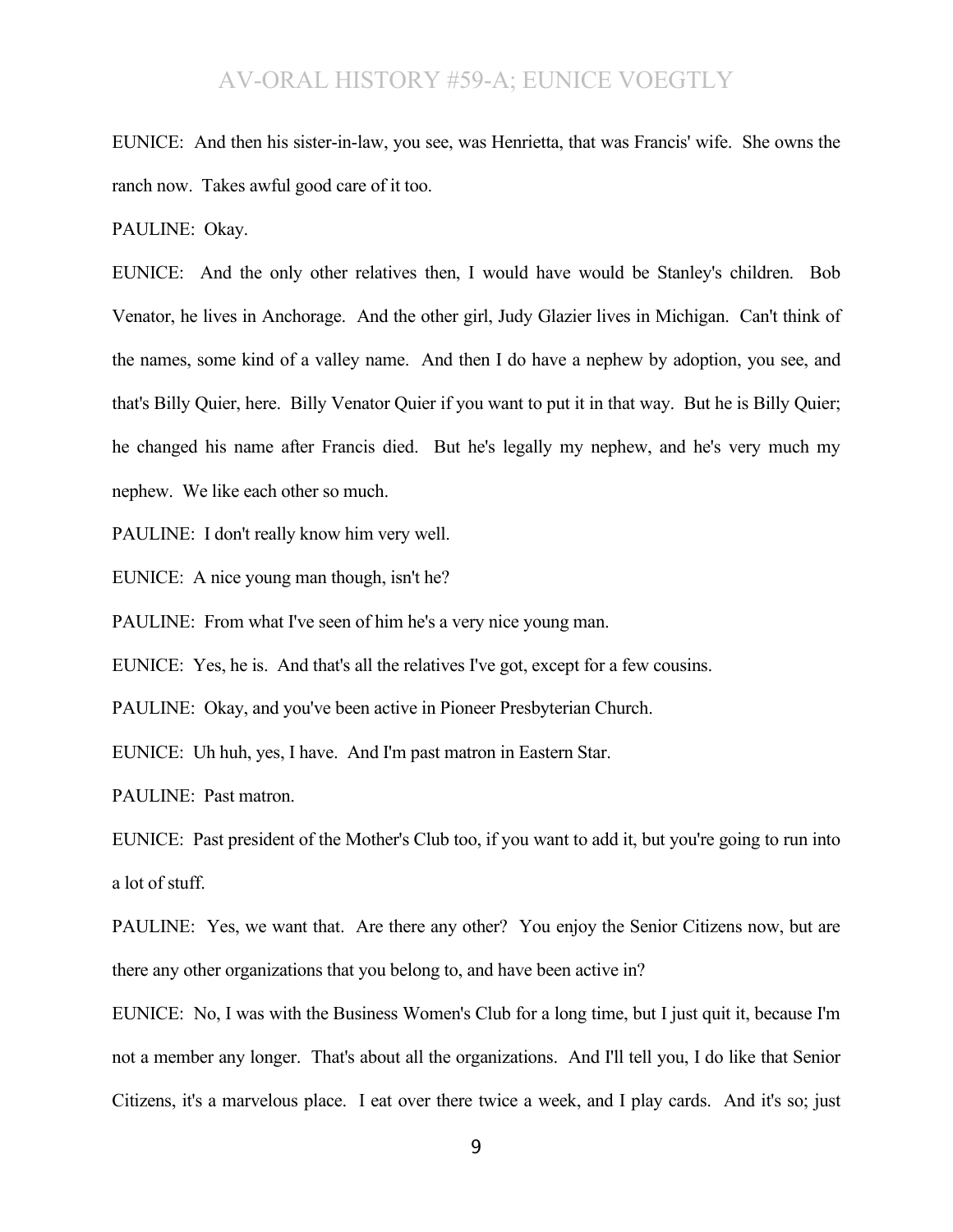enjoyable to have so many friends I didn't really know. I knew people, but I didn't really know them as friends.

PAULINE: Well, when you're working, really, you don't get to know people.

EUNICE: Well, you do when you're on Main Street, but you just know them, that's it. You don't really have time to get to know them. Well, now let's see. Are you going to have that in the paper then this week?

PAULINE: Uh huh.

EUNICE: Well then, I can get it. See Allan's gonna have to get up there and do a little talk. And that way I can get it through his.

PAULINE: Sometimes people add a few things to what I put in the paper, because you can't put everything in.

EUNICE: Yeah. Well, I don't want it too long either. I don't want to string it way out. But this Red Thompson, he's a professional entertainer.

PAULINE: Oh, is he going to be here again this year?

EUNICE: He's head chairman.

PAULINE: Oh, that's good. I hadn't heard just who was going ---

EUNICE: Uh huh, yeah. He lives over in Idaho somewhere, in one of those resorts. But I don't know what the name is. And I don't even know his name, but they call him Red, so I don't know.

PAULINE: He was here a few; well, he was here for Ethel Fines.

EUNICE: He's been here three times, I think.

PAULINE: He puts on a good show.

EUNICE: Oh, doesn't he though.

PAULINE: I'm not sure I'll be back. I have to go to Portland Wednesday, and I don't know whether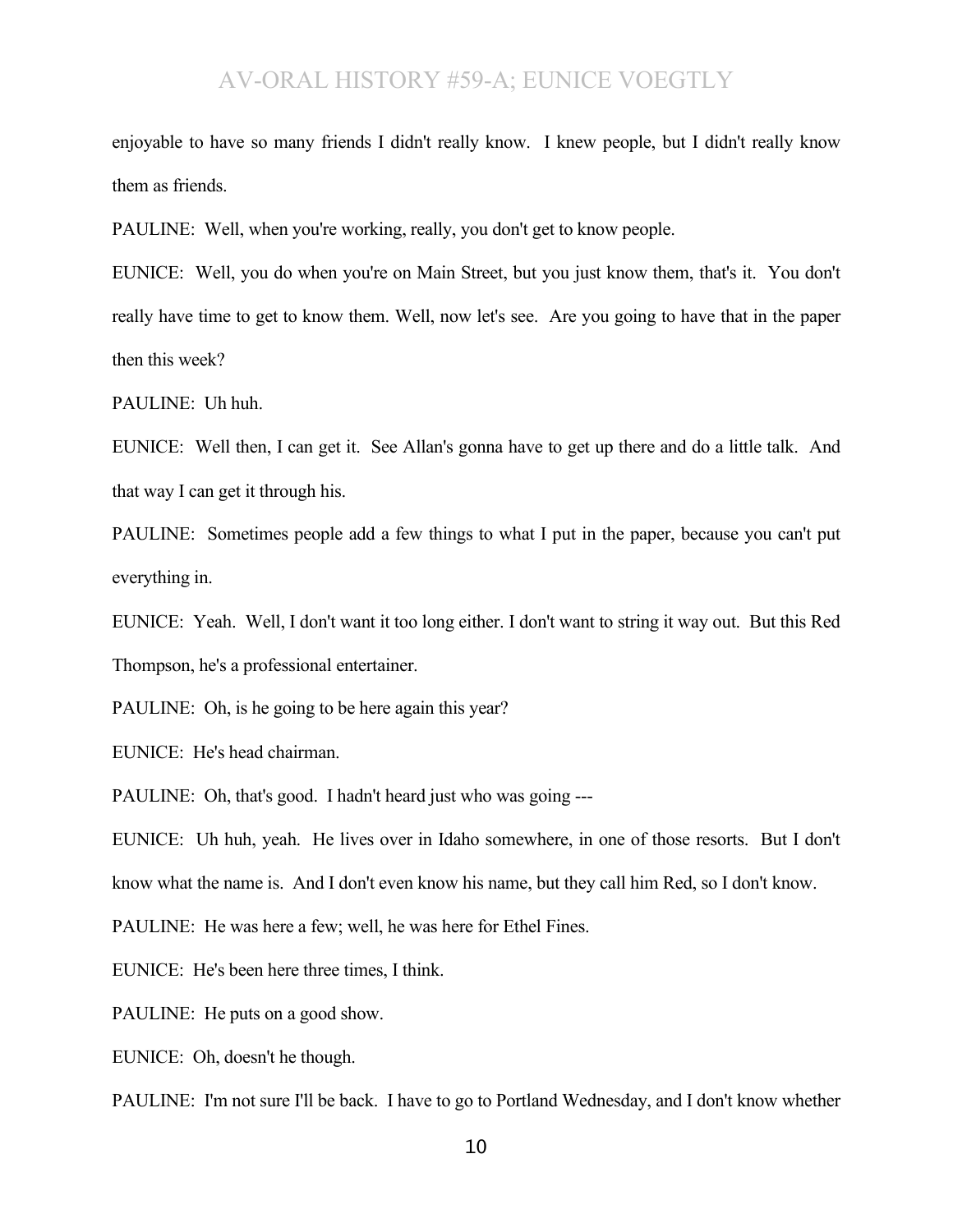I'm going to be back Saturday or not.

EUNICE: Well, later I suppose they'll put in then too about the

--- Now Floyd Burden and Bob Dean --- and then they, I got Karl Christ to do the invocation, you see. He's going to do that. I don't know who they'll have for the other one, but I asked him first. I think the Queen Mother has the right to ask that first, I believe, so I did. And they're coming, and glad to do it, he said. He's such a nice man.

PAULINE: Yes, he is. Well, can you think of any other things that happened to you as a girl, or in the earlier days around here in Burns that would be interesting to tell to the people?

EUNICE: Well, actually, you know, I never knew Burns too much. I was here just one year, and then I was gone for a while. And then, of course, when I came back to Burns, why I learned a lot over the years. No, I really can't. I don't know much about anything. I love that Venator Ranch; it's such a beautiful place. And then, you know, she's put alfalfa in, and drained the swamp, and oh she's done so much. Of course, Francis was alive then, too, you see. Oh, he started home and there was a slick alkali. He'd come over here to Burns to get his brakes fixed, and it was so late they didn't get it done. So, he came back home, and he started through that gate there at the Venator Ranch, and it's that alkali stuff, you know, and he slid and started sliding, and started sliding, and he tried getting up hill and he hit a, hit that power pole. Oh, he lived, they brought him in, in the ambulance, but he didn't live very long. But that's one of those things.

PAULINE: Did your father raise mostly horses, or did he raise cattle also?

EUNICE: He raised sheep for a long time, and then he raised cattle, then he raised sheep, then he raised cattle. One time he owned 9,000 head with Stanfield and Company down here in Denio. But he's always been either a rancher of some kind, you know. He's always been a very, oh progressive man. He's a Mason and a Knight Templer man, you know, and he's one of the charter members of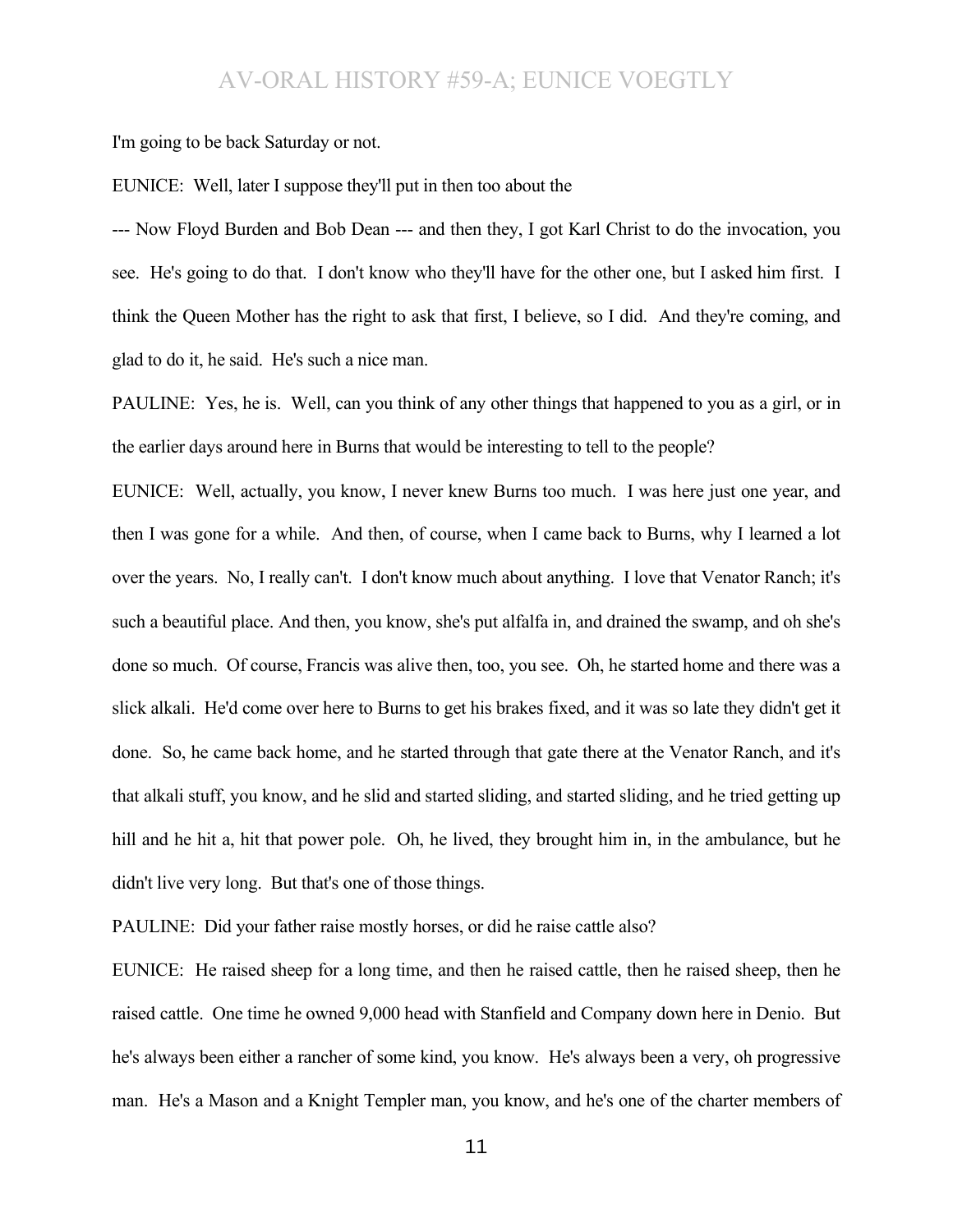the Masonic Lodge up here. He's quite a man. When he was almost 70 years old, he went to the shipyards with Stanley and worked. Imagine that. They all called him Granddad. He got along, and he worked in there about, oh I don't know, until the shipyards stopped, you know, the war got over.

PAULINE: This was during the war.

EUNICE: Yeah, he was quite a man. He stayed with me the last four years. He was, had a stroke, after stroke, you know. He was never a man that fussed, you know, he was good-natured. And Nick was wonderful to him, I'll tell you. When he got sick, I mean, he just never, you know, so many people will fuss and say --- He had cancer of the throat, and then it went into his lungs, you see. And he had one kidney taken out right here in Burns. We took him to Boise all the time for cobalt treatments, you know. He lived six years after that. But I mean he never fussed, he never complained, and his mind was good, always, you see. That's very lucky.

PAULINE: Yes, it is.

EUNICE: But he died when he was all alone. He went to Boise to get his cobalt treatment, and he was coming home the next day. And the man said that they'd been giving him awfully strong treatments, you see, and apparently, because his heart had been good, but he just dropped over.

PAULINE: When your dad came to start, he had a dugout in the side of the hill?

EUNICE: Yes, he did. And then he built, after that, then he and his brother, Uncle Ira built that home, you know, and it's a beautiful home. It's just a nice old thing, but it burned in 1927, I think it was. I have a good picture of it somewhere. This thing should go in the museum sometime, because see, I've got, I fixed everything up so good, and I've got everything listed, and where everything is. Oh, I don't know where it is, but there's a picture of the ranch in here somewhere. I don't want to keep you too long now.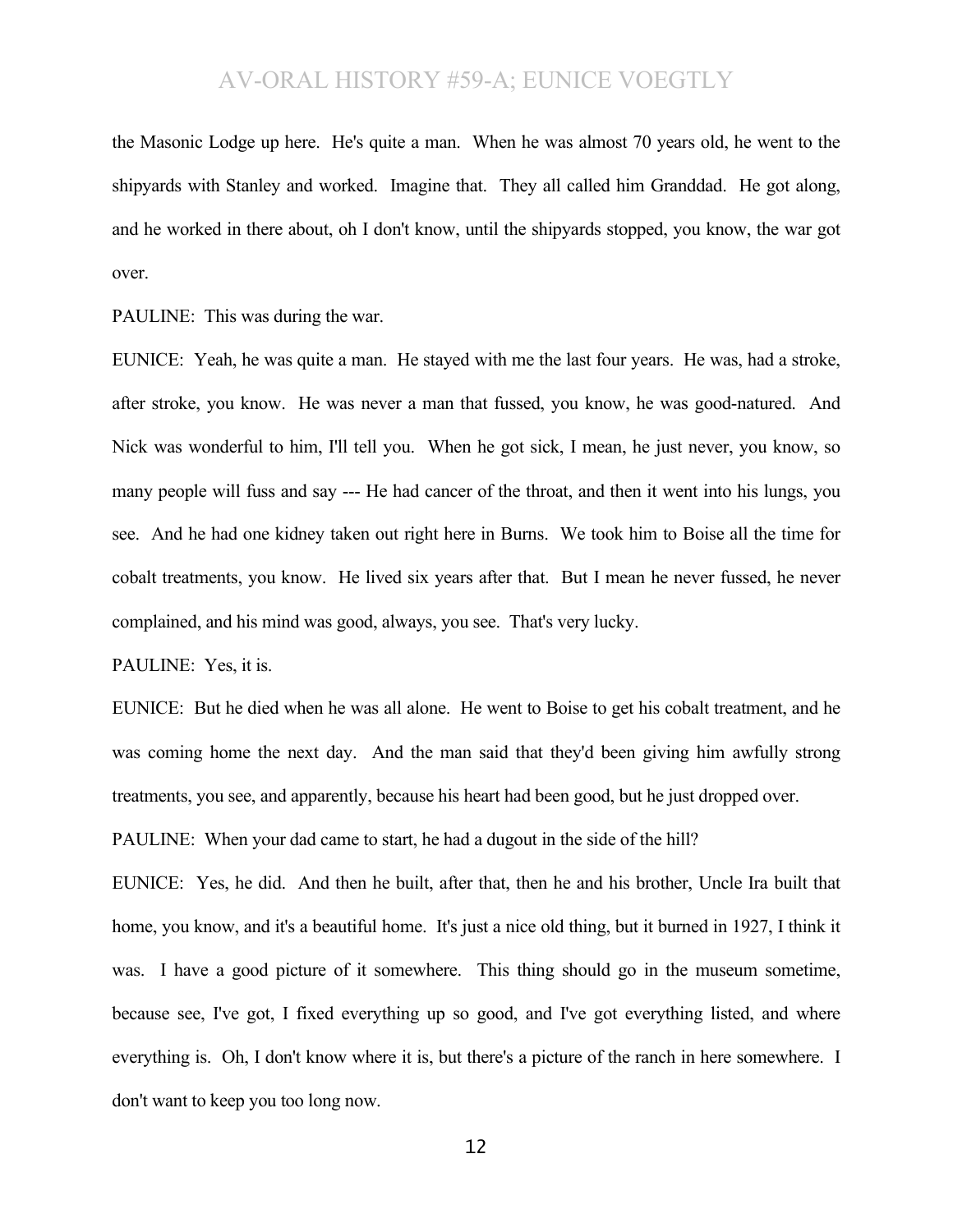#### PAULINE: No, I ---

EUNICE: Oh, there it is, right there. There's my dad, and there's the ranch.

PAULINE: Nick looks very much like his dad, didn't he?

EUNICE: No, huh uh.

PAULINE: Don't you think so?

EUNICE: No, no. This would be my, this is Charlie Voegtly, see. No, they didn't look alike. Allan looks quite a little like him because Allan has the same face down here that I have. No, it seems to me it was Charlie Voegtly. See over here, this ranch, or this house over here? That's where I used to come quite a bit. Here's a picture of Lee Miller. Look how he looks now, and what he is now up here in the nursing home. He looks so thin and tired. We finished high school together, that's how I happen to have that. Oh fiddle; I don't know where it is.

PAULINE: Well, yeah, I can see. It just, I think more or less it's more the clothes, the pose than anything else when I stop to think about what I said.

EUNICE: He was a little short man, you know, Charlie Voegtly. You know Ray is a big man, and Bob --- Here he is. ... His mother died, my husband's too. He married Ella then, you see --- That's a beautiful picture of Ella. So much like her.

PAULINE: It does, really does.

EUNICE: I didn't like this one, but I kept it anyway. She and I were mighty good friends, I'll tell you. You don't run into mother's-in-laws like that so often.

PAULINE: It's good when it can be that way.

EUNICE: Oh, yes. We used to go on trips, and we just liked each other.

PAULINE: That's good.

EUNICE: Right from the start.